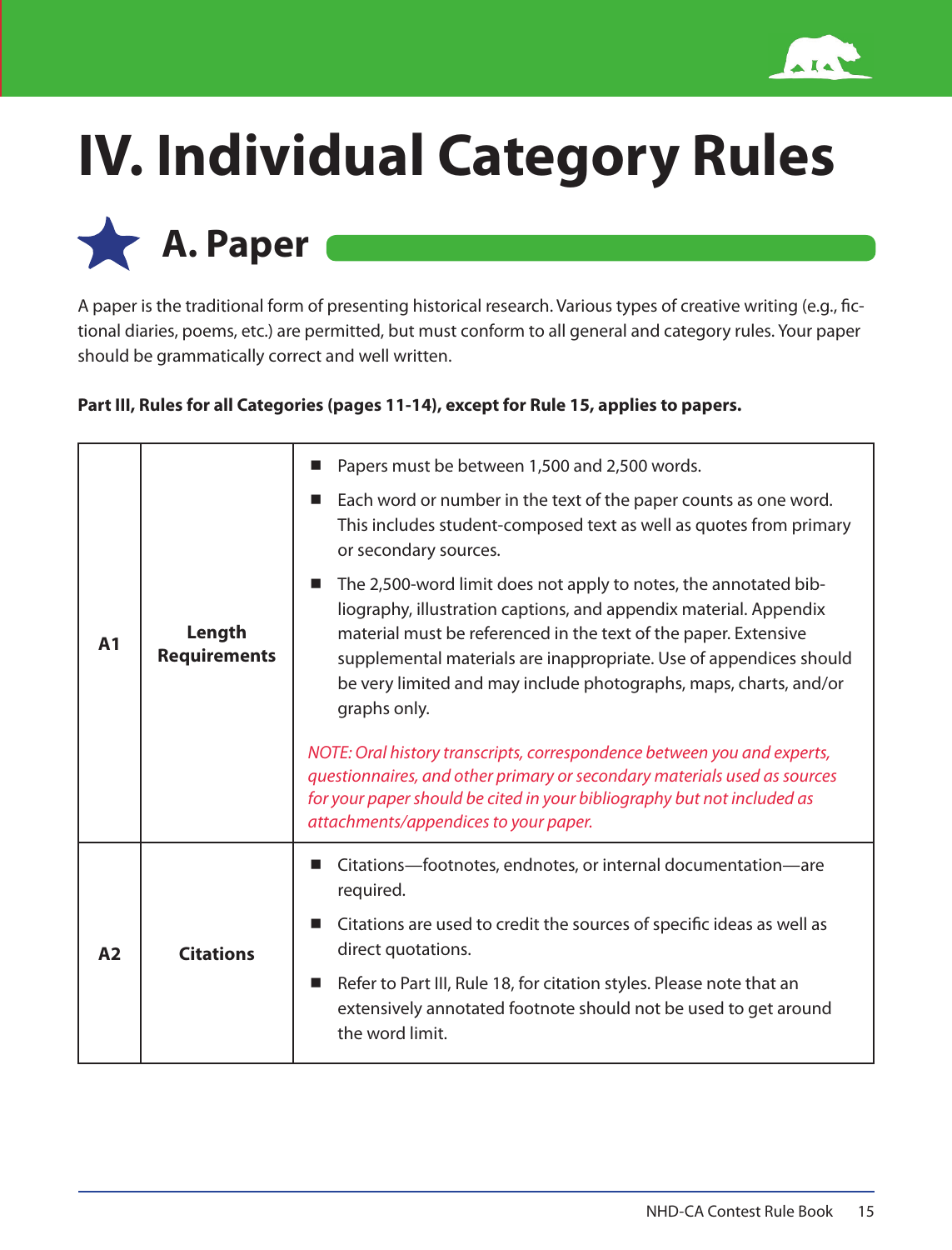

| A <sub>3</sub> | <b>Preparation</b><br><b>Requirements</b> | Papers must be typed or computer printed on plain, white 8.5 x 11-<br>inch paper with 1-inch margins on all sides.                                                                                                                              |
|----------------|-------------------------------------------|-------------------------------------------------------------------------------------------------------------------------------------------------------------------------------------------------------------------------------------------------|
|                |                                           | Pages must be numbered consecutively and double-spaced with<br>ш<br>writing on one side and in 12-point font.                                                                                                                                   |
|                |                                           | Papers must be stapled in the top left corner and should not be<br>enclosed in a cover or binder. Refer to Part III, Rule 14, for title page<br>requirements.                                                                                   |
|                |                                           | See Figure 3 for an example of a properly formatted page.<br>ш                                                                                                                                                                                  |
| Α4             | <b>Entry</b><br><b>Submission</b>         | For NHD-CA you must upload a PDF of your final paper and<br>annotated bibliography by the established contest deadline.                                                                                                                         |
|                |                                           | Consult the NHD-CA Contest Guide located under the "Contests" tab<br>at www.nhdca.org for more information about entry submissions for<br>this category. Check with your county coordinator for entry<br>procedures for your local competition. |
|                |                                           | Keep in mind that paper submission deadlines are typically 2-3<br>weeks prior to county and state contest dates.                                                                                                                                |